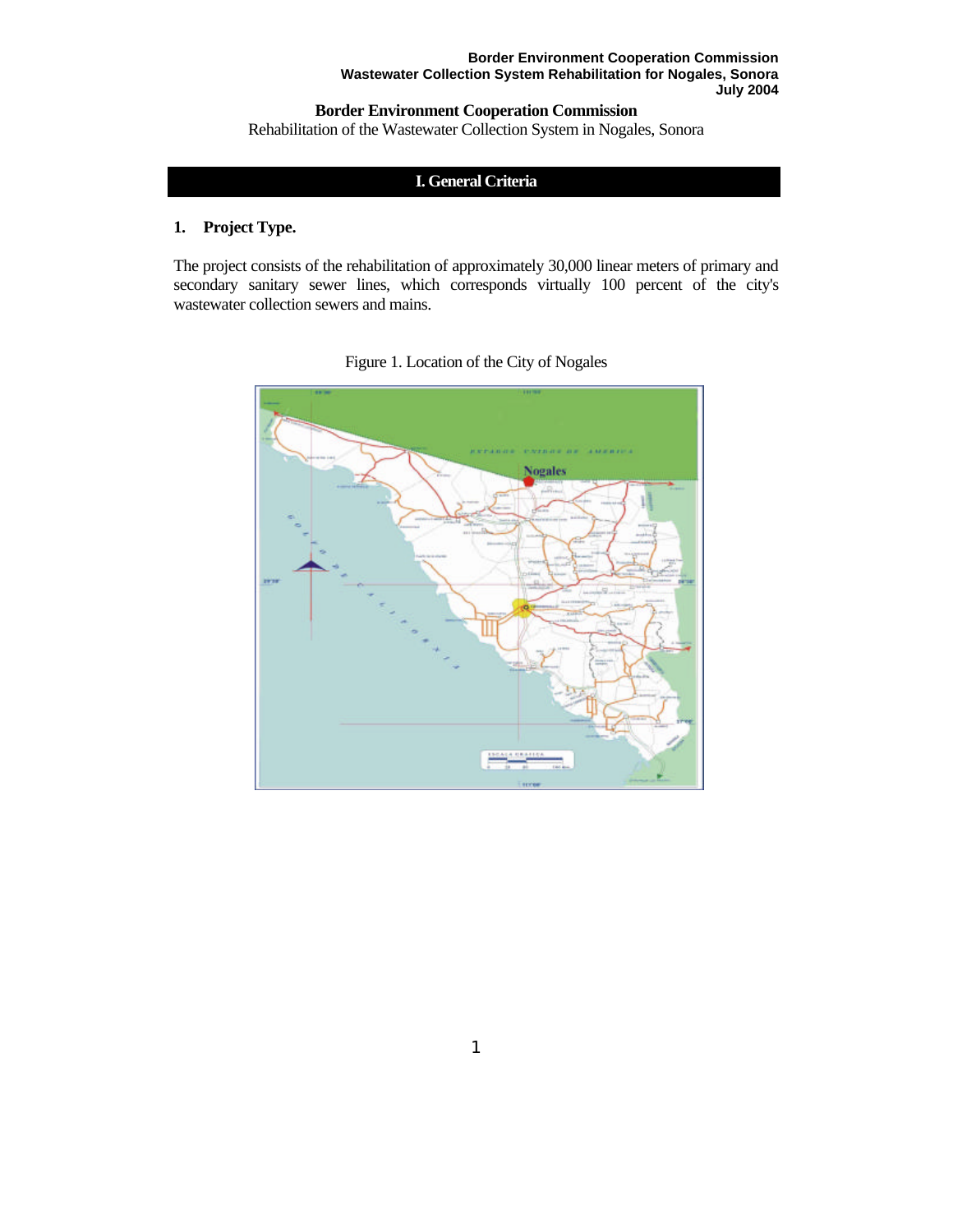## **2. Project Location.**

The project is located within the City of Nogales, in the State of Sonora. The totality of the proposed rehabilitation tasks will take place in the Nogales Wash watershed which, after running through the urban area, flows into the United States until it reaches the Santa Cruz river north of Nogales, Arizona. According to the 2000 Population and Housing Census, Nogales has 159,787 residents. A four percent growth rate is expected and, if maintained, such rate will result in the city having approximately 350,000 residents by the year 2020. The project sponsor is Sonora's Water and Wastewater Commission [Comisión de Agua Potable y Alcantarillado del Estado de Sonora (COAPAES)].

## **3. Project Description and Tasks.**

The proposed project is composed of 19 tasks for the rehabilitation of wastewater collection sewers and mains. Overall, the project proposes to rehabilitate 30,000 meters of lines ranging from 20 to 70 cm (8 to 28 inches) in diameter. Of the 19 tasks, two are targeted to improve the city's collectors, while the other 17 are for subcollectors.

The following table summarizes the 19 proposed tasks:

| <b>Sewer</b>               | Length (m) | Diameter (in.) |  |
|----------------------------|------------|----------------|--|
| A. Obregon                 | 3,747.00   | 18, 24, 28     |  |
| <b>Astolfo R. Cardenas</b> | 890.00     | 12             |  |
| <b>Buenos Aires</b>        | 668.00     | 16             |  |
| <b>Ensueño</b>             | 2,011.00   | 12, 16         |  |
| <b>Ruiz Cortines</b>       | 9,139.48   | 24,28          |  |
| <b>Tecnologico</b>         | 2,200.00   | 14, 16, 18, 20 |  |
| 5 de Febrero               | 1,080.00   | 12, 16         |  |
| <b>Virreyes</b>            | 1,120.00   | 18             |  |
| <b>Reforma</b>             | 1,830.00   | 12             |  |
| <b>Hermosillo</b>          | 1,242.00   | 12, 16         |  |
| De los Maestros            | 720.00     | 12             |  |
| <b>Kennedy</b>             | 400.00     | 12             |  |
| Olimpia                    | 823.00     | 12             |  |
| Penitenciaria              | 1,072.00   | 12             |  |
| Niños Héroes               | 510.00     | 12             |  |
| Celaya                     | 511.00     | 12             |  |
| <b>Orizaba</b>             | 723.00     | 12             |  |
| J. García                  | 860.00     | 12, 16         |  |
| <b>Las Aguilas</b>         | 370.00     | 12             |  |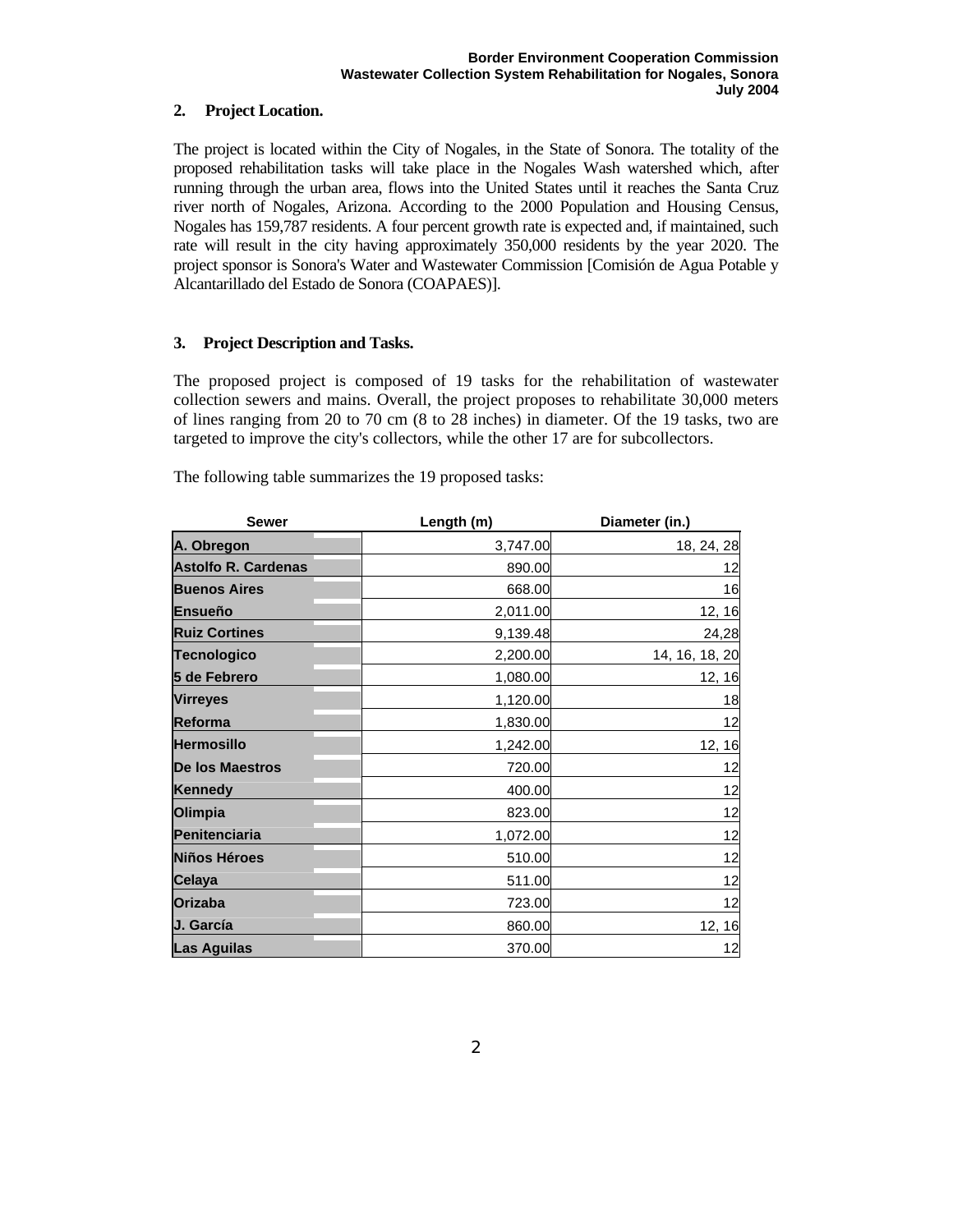All the tasks will take place in areas that are currently developed and have water, wastewater collection and treatment services. For the majority of the project, the diameter of pipes will be maintained, except in a few places that, given the city's population growth, require an expansion of the pipes' diameters.

The preferred rehabilitation method will be traditional excavation and replacement of concrete lines with PVC pipes.

## **4. Conformance to International Treaties and Agreements.**

The wastewater collection project for Nogales, Sonora was developed under a binational scheme with the goal of addressing the problem both in Nogales, Arizona and Nogales, Sonora. For this purpose, the Binational Technical Committee was created with representation from local, state and federal agencies in both the U.S. and Mexico. The U.S. agencies represented in the Committee included the U.S. Environmental Protection Agency (EPA), the Arizona Department of Environmental Quality (ADEQ), the Arizona Department of Water Resources (ADWR), the U.S. section of the International Boundary and Water Commission, Santa Cruz County, and the City of Nogales. The Mexican agencies represented in the Committee were the Mexican Water Commission (CNA), the State of Sonora Potable Water and Wastewater Commission (COAPAES), the State of Sonora Water Commission (CEA), the Infrastructure and Urban Ecology Department (SIUE), COAPAES – Nogales, the Municipality of Nogales, and the Mexican Section of the International Boundary and Water Commission. In addition to these agencies, both the Border Environment Cooperation Commission (BECC) and the North American Development Bank (NADB) participated in the Committee. The Binational Technical Committee held several meetings to plan and make decisions regarding the wastewater problems faced in Ambos Nogales. This rehabilitation project is a result of the recommendations of the Binational Technical Committee.

The project will improve public health and environmental conditions on both sides of the border, inasmuch as it will prevent untreated wastewater runoffs to the Nogales Wash, which flows into U.S. territory.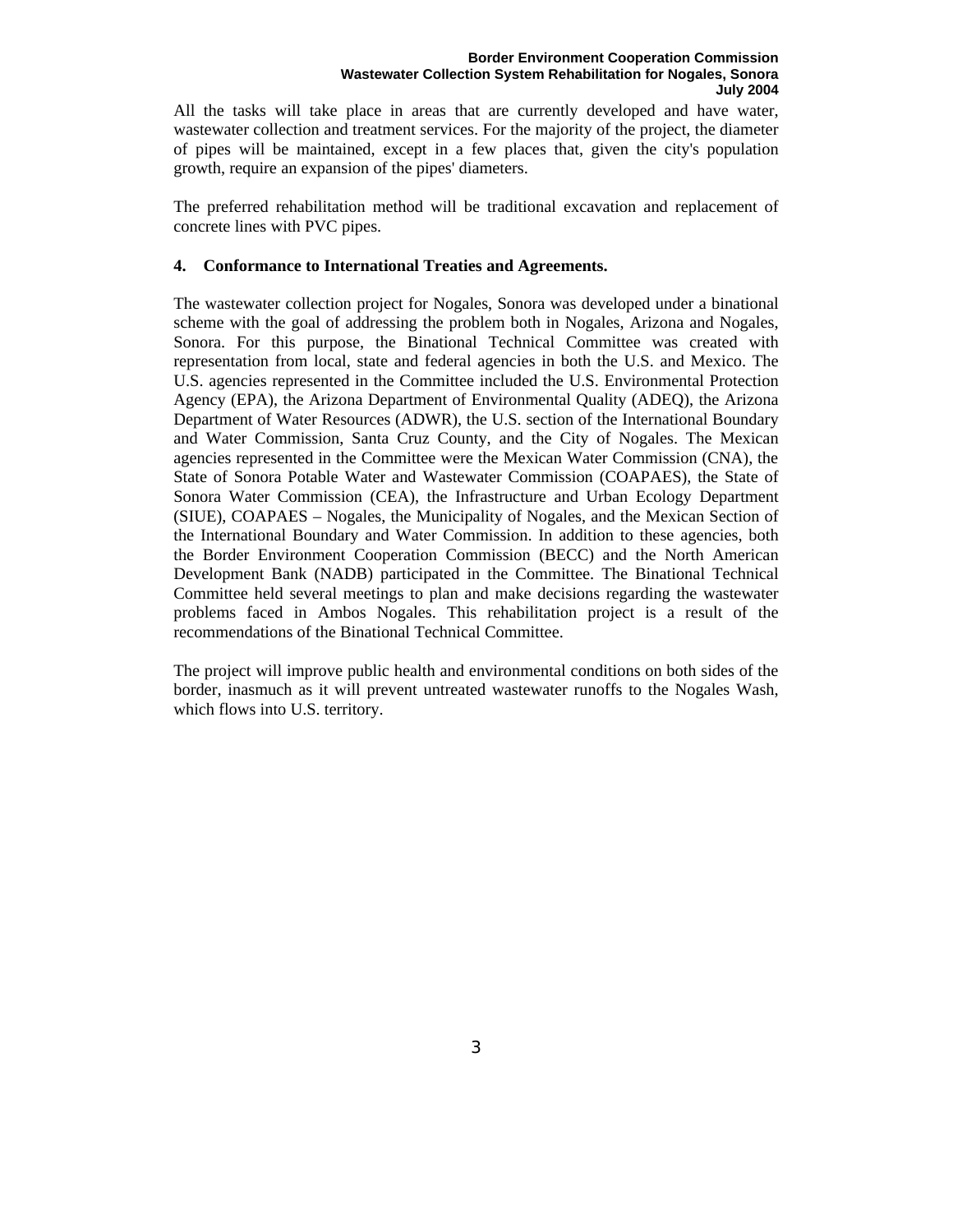## **II. Human Health and Environment**

#### **1. Human Health and Environmental Need.**

The project's objective is to improve environmental and human health conditions in the City of Nogales.

Nogales has a long history of wastewater problems resulting from the age of some wastewater collection lines, the existence of areas that lack wastewater collection services, and the silting continuously found in the wastewater collection system. The problems found in the wastewater collection lines impact the environmental quality and thus, pose a risk for the health of Nogales residents. The figure below shows morbidity percentage statistics on diseases associated to the inappropriate management of wastewater.

#### **MORBIDITY RECORDED IN NOGALES, SONORA 1999 - 2003 PRIMARY FACTOR: POLLUTION**



Source: National Health System

Secretariat of Health

Sonora State Epidemiology Office

Statistical Yearbooks: 1999, 2000, 20001, 2002 and weeks 1 to 38, year 2003.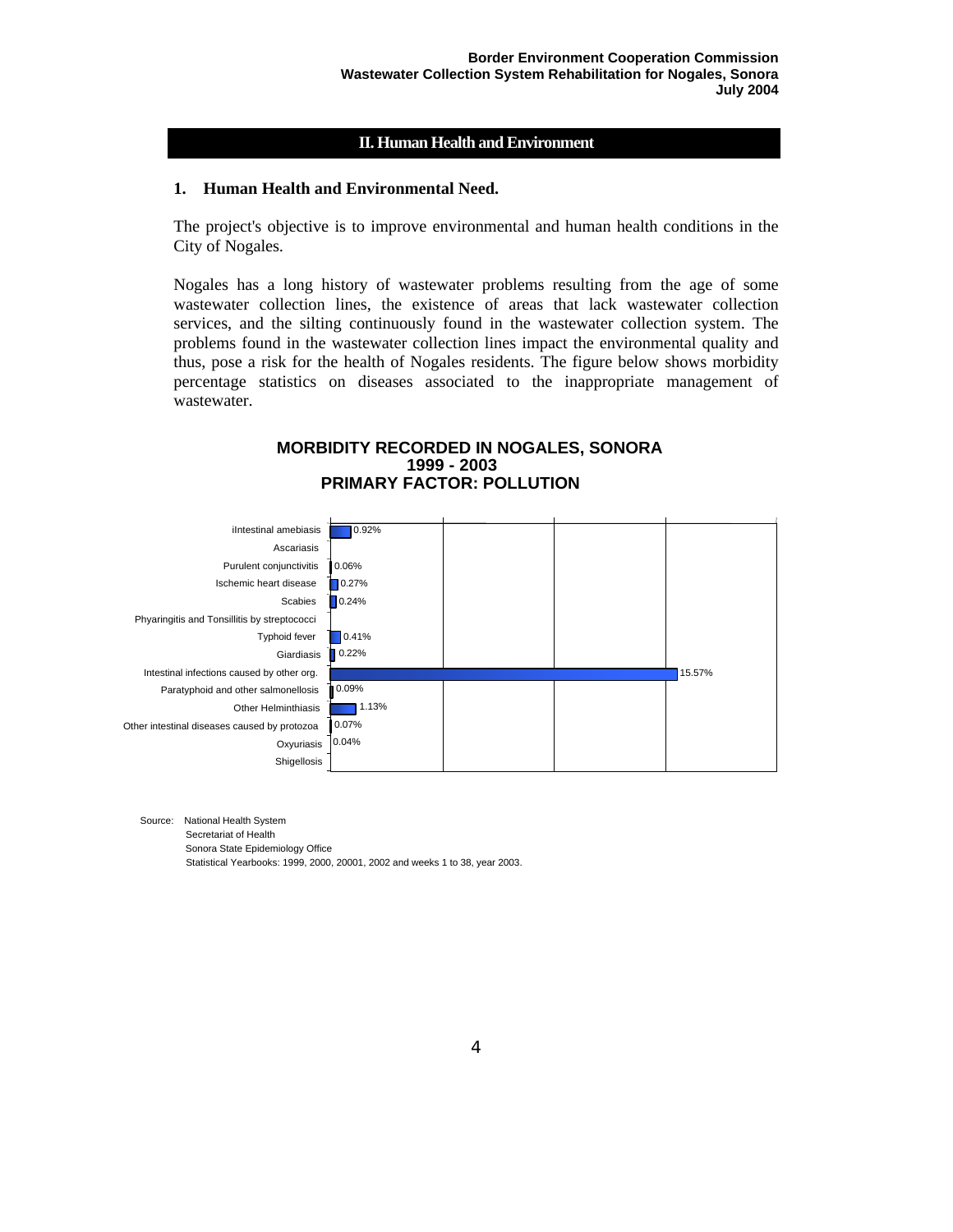The rehabilitation of wastewater collection lines to meet waterproofing requirements established by the applicable regulations will help reduce the potential inflow of rainwater and/or groundwater to the wastewater lines, reducing the volume of water currently being received by the international treatment plants located in Nogales, Arizona. This is particularly important because the international facility at Nogales, Sonora has 434 lps capacity allocation.

Additionally, the project will help reduce wastewater collection line overloads and overflows to the Nogales Wash, caused by continuous silt build-up and clogging in the lines. Furthermore, the project will contribute to improve the city's environmental conditions and to reduce risks to human health resulting from an inappropriate management of wastewater.

## **2. Environmental Assessment.**

An Environmental Impact Study was developed and submitted to Sonora's Secretariat of Urban Infrastructure and Ecology [Secretaría de Infraestructura Urbana y Ecología del Estado de Sonora (SIUE)] for review. Due to the nature of the project, SIUE issued an environmental exemption for the project on March 15, 2004.

In order to access to EPA's Border Environmental Infrastructure Fund (BEIF), the project had to comply with the *National Environmental Policy Act* (NEPA). EPA issued a Finding of No Significant Impact on April 2000 for the proposed project.

## **3. Compliance with Applicable Environmental and Cultural Resource Laws and Regulations**

The proposed rehabilitation will take place in previously developed urban areas, therefore, no biological, cultural or archeological resources will be impacted. As previously mentioned, the rehabilitation method will consist of using conventional excavation in previously impacted areas.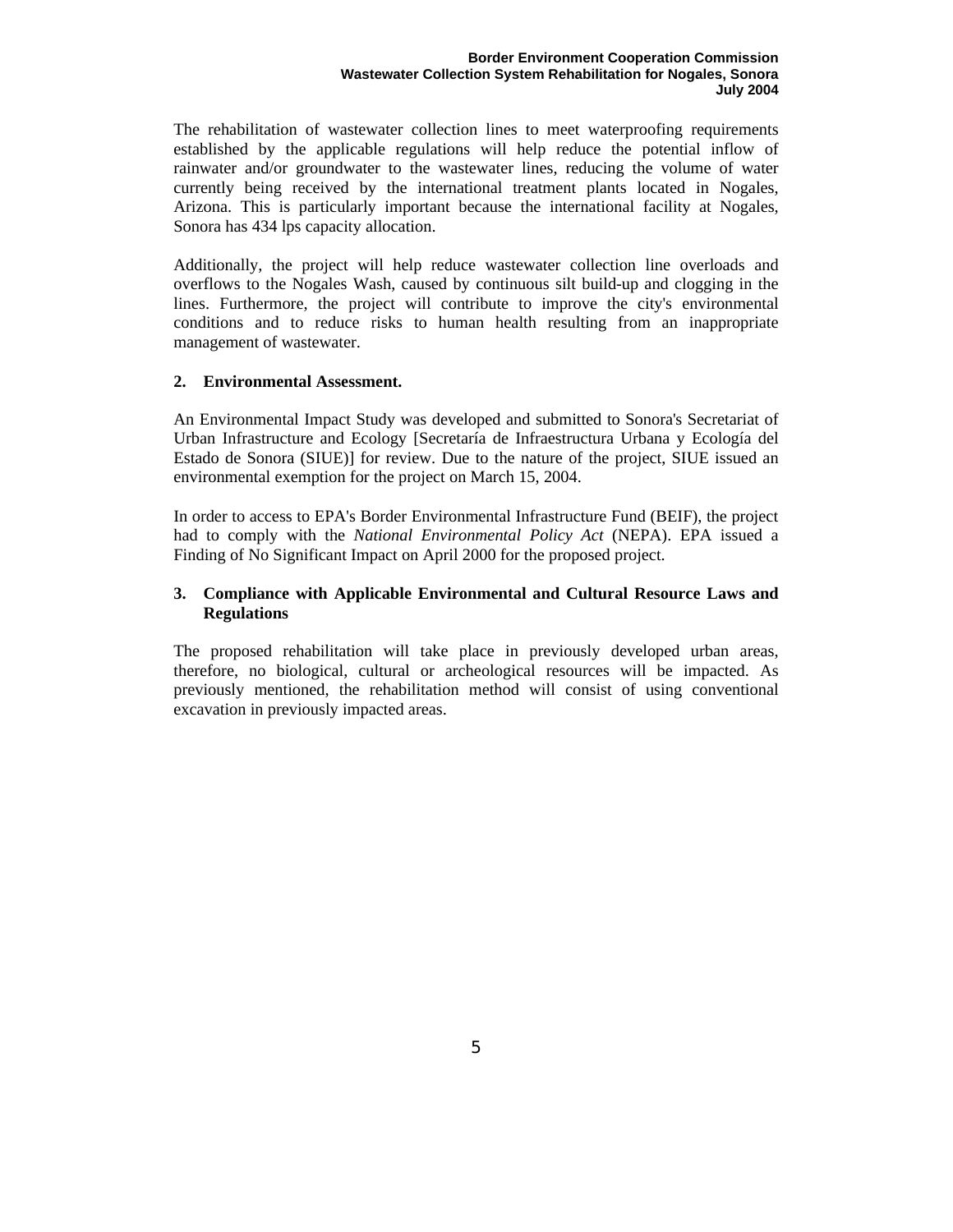## **III. Technical Feasibility**

## **1. Appropriate Technology.**

As stated above, the replacement of the lines will be carried out by conventional excavation methods.

The Binational Technical Committee was created to address environmental needs both in Nogales, Sonora and Nogales, Arizona (the pair of sister cities known as Ambos Nogales). It includes participation from CNA, COAPAES, CEAS, the City of Nogales, Sonora, CILA, EPA, NADB, IBWC, Arizona Department of Environmental Quality (ADEQ), Arizona Department of Water Resources (ADWR), and the City of Nogales, Arizona. As part of the project's development, a binational proposal was presented, which included: rehabilitating the international facility located in Nogales, Arizona; replacing the border outfall to the international facility; building a wastewater treatment plant and a pumping station on Mexican territory, and rehabilitating the wastewater collection sewers and mains in Nogales, Arizona.

The project being proposed for certification consists of a component for the rehabilitation of the Nogales, Sonora wastewater collection system. This addresses the most serious issue, that is, untreated wastewater runoffs to the Nogales Wash.

As part of the planning efforts, a videotaped inspection of sewers and mains was carried out in Nogales, Sonora. Such inspection helped prioritize the rehabilitation tasks.

The project already has a detailed design that includes location maps for the lines with manhole curb elevations and pipe layouts. In addition, there is also a work breakdown chart for purposes of construction cost estimation. The manhole covers will have a locking mechanism to prevent them from being opened during storm events and keep stormwater out of the wastewater collection system.

The wastewater collection system will continue its operation in the same way it has been operating to this date. Collected wastewater will continue flowing to the Nogales international facility. However, part of the volume generated in Nogales, Sonora south of the Virreyes sewer (see Figure 2) will be intercepted at the proposed pumping station and conveyed to the wastewater treatment plant proposed for the Alisos area located south of Nogales, Sonora. This project was identified as part of the planning process; however, it is not being considered for certification at this time, only the rehabilitation of the wastewater collection system is part of the proposal for certification.

## **2. Operation and Maintenance Plan.**

The wastewater collection system will continue operating in the same way it has to this date, although operation and maintenance requirements will be reduced by the elimination of silting problems and inappropriate structural conditions.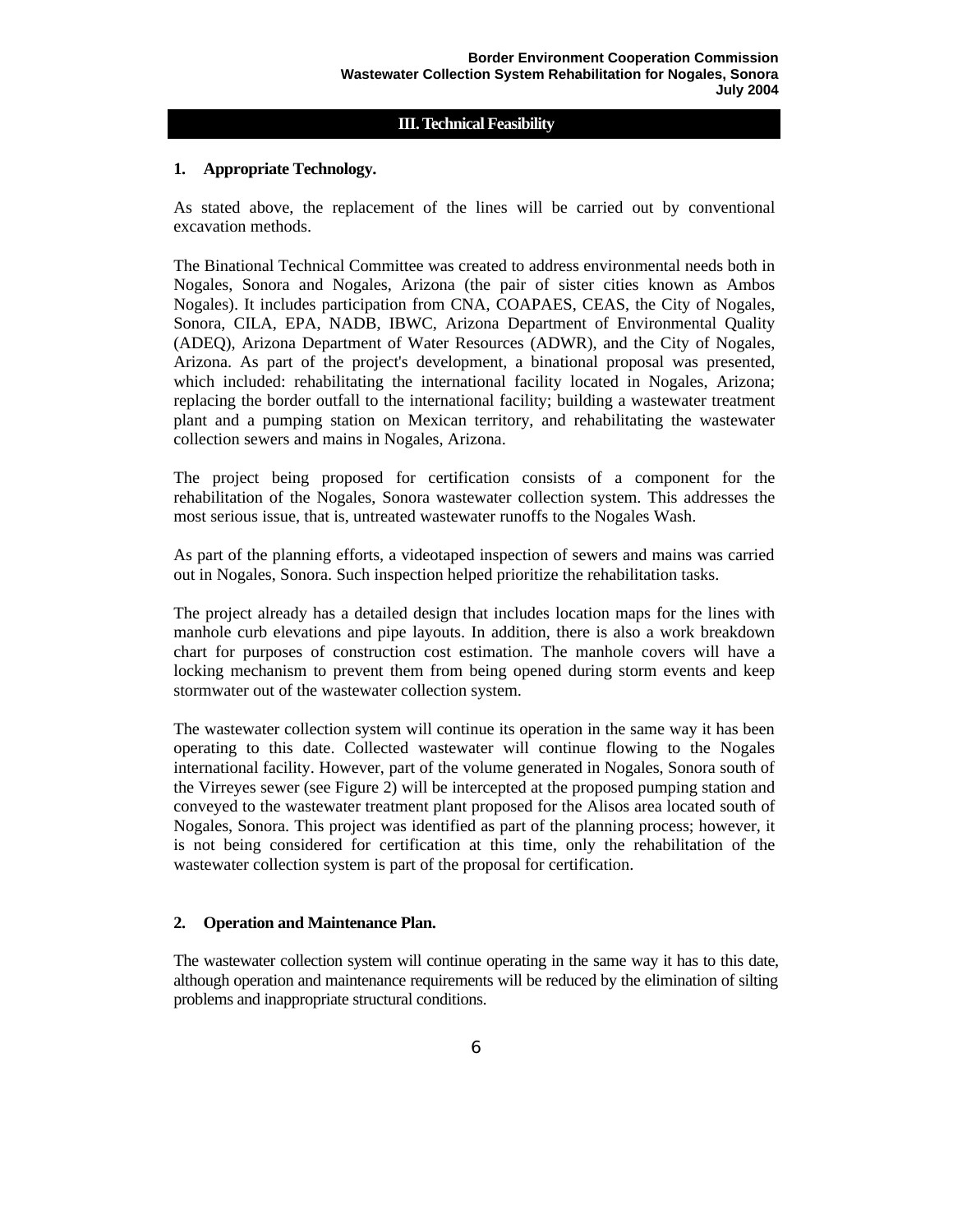COAPAES has operation and maintenance squads that continuously attend to the needs of the wastewater collection system.

## **3. Compliance with Applicable Design Regulations and Standards.**

The final design was funded by BECC. The consulting company, CIEPS, developed the final designs in conformance with applicable state and federal regulations and standards. Both the State of Sonora and CNA participated in the design process.



Figure 2. Location of Sewer and Main Lines in Nogales, Sonora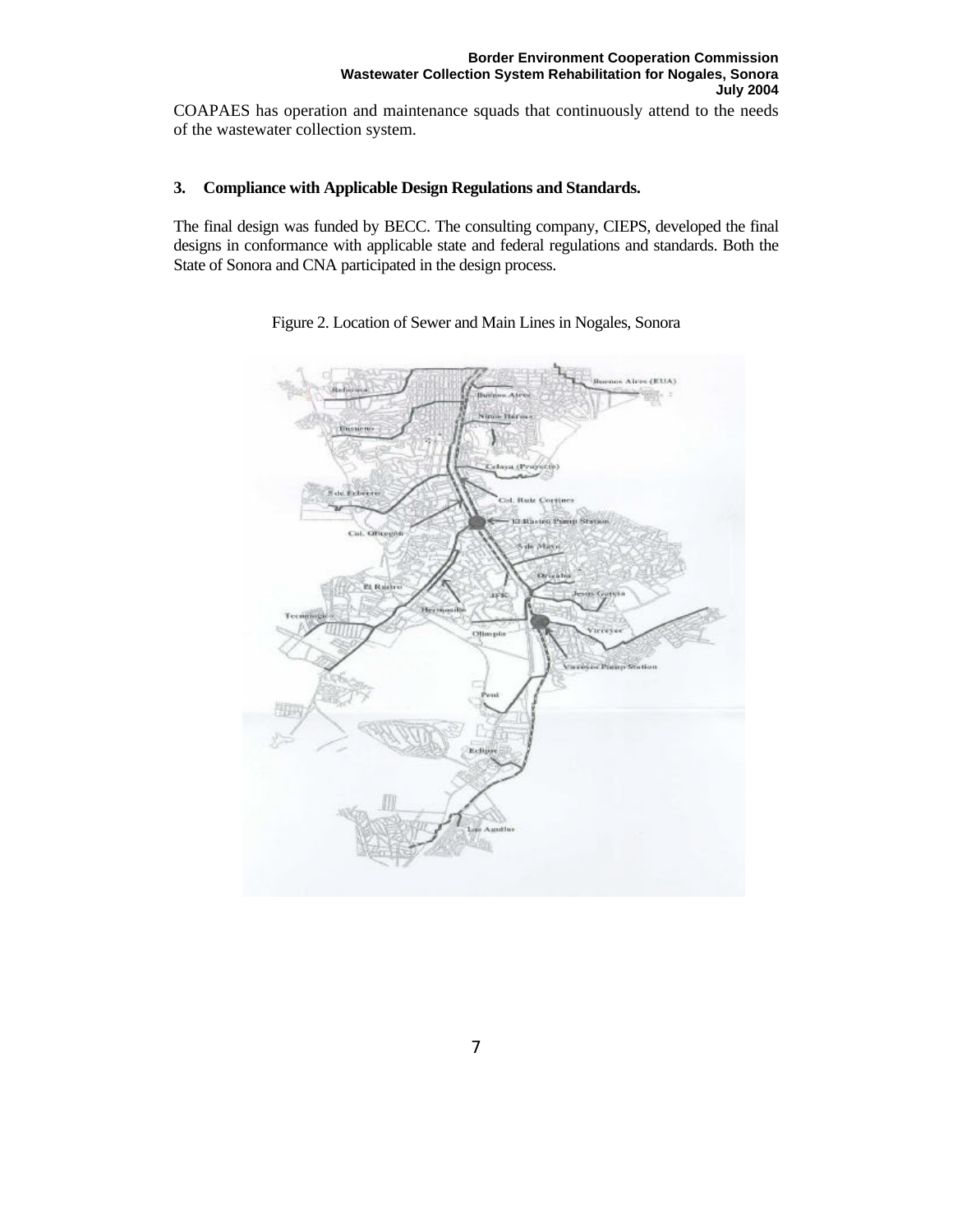## **IV. Financial Feasibility and Project Management**

#### **1. Financial Feasibility.**

The project's cost is estimated at \$124,618,086 pesos, or assuming a \$11.50=US\$1.00 exchange rate, US\$10,836,355. The following table presents cost estimates for each of the proposed tasks.

| <b>Sewer</b>               | Adjusted Length (m)   |    | Cost           |  |  |
|----------------------------|-----------------------|----|----------------|--|--|
| A. Obregon                 | 3,747.00              |    | 14,866,294.86  |  |  |
| <b>Astolfo R. Cardenas</b> | 890                   |    | 1,690,335.81   |  |  |
| <b>Buenos Aires</b>        | 668                   |    | 1,803,231.66   |  |  |
| Ensueño                    | 2,011.00              |    | 4,522,069.26   |  |  |
| <b>Ruiz Cortines</b>       | 9,139.48              |    | 40,840,326.97  |  |  |
| <b>Tecnologico</b>         | 2,200.00              |    | 6,421,530.34   |  |  |
| 5 de Febrero               | 1,080.00              |    | 3,098,886.18   |  |  |
| <b>Virreyes</b>            | 1,120.00              |    | 3,402,435.18   |  |  |
| <b>Reforma</b>             | 1,830.00              |    | 3,716,191.61   |  |  |
| <b>Hermosillo</b>          | 1,242.00              |    | 2,308,659.43   |  |  |
| De los Maestros            | 720                   |    | 1,479,729.43   |  |  |
| <b>Kennedy</b>             | 400                   |    | 694,439.03     |  |  |
| <b>Olimpia</b>             | 823                   |    | 1,791,505.29   |  |  |
| <b>Penitenciaria</b>       | 1,072.00              |    | 1,689,629.46   |  |  |
| <b>Niños Héroes</b>        | 510                   |    | 938,603.51     |  |  |
| Celaya                     | 511                   |    | 931,338.45     |  |  |
| <b>Orizaba</b>             | 723                   |    | 1,313,432.35   |  |  |
| J. García                  | 860                   |    | 2,059,098.39   |  |  |
| <b>Las Aguilas</b>         | 370                   |    | 658,415.36     |  |  |
|                            | <b>SUBTOTAL</b>       | \$ | 94,226,152.57  |  |  |
|                            | MANAGEMENT (5%)       |    | 4,711,307.63   |  |  |
|                            | CONTINGENCIES (10%)   | \$ | 9,422,615.26   |  |  |
|                            | <b>SUBTOTAL</b>       | \$ | 108,360,075.46 |  |  |
|                            | VALUE ADDED TAX (15%) |    | 16,254,011.32  |  |  |
| <b>GRAND TOTAL</b>         |                       | \$ | 124,614,086.77 |  |  |

The North American Development Bank (NADB) developed a financial analysis of COAPAES, which established that the utility does not have any additional debt capacity above the \$100,000,000 pesos that are being discussed in ongoing negotiations with the Bank for the water project known as the "Acuaferico". Due to the utility's lack of debt capacity, this project will be funded partly by EPA grant funds and partly by the Mexican Government. There is an Agreement between CNA and the State Government that establishes the necessary arrangements to fund the project.

The following table presents the project's proposed funding scheme: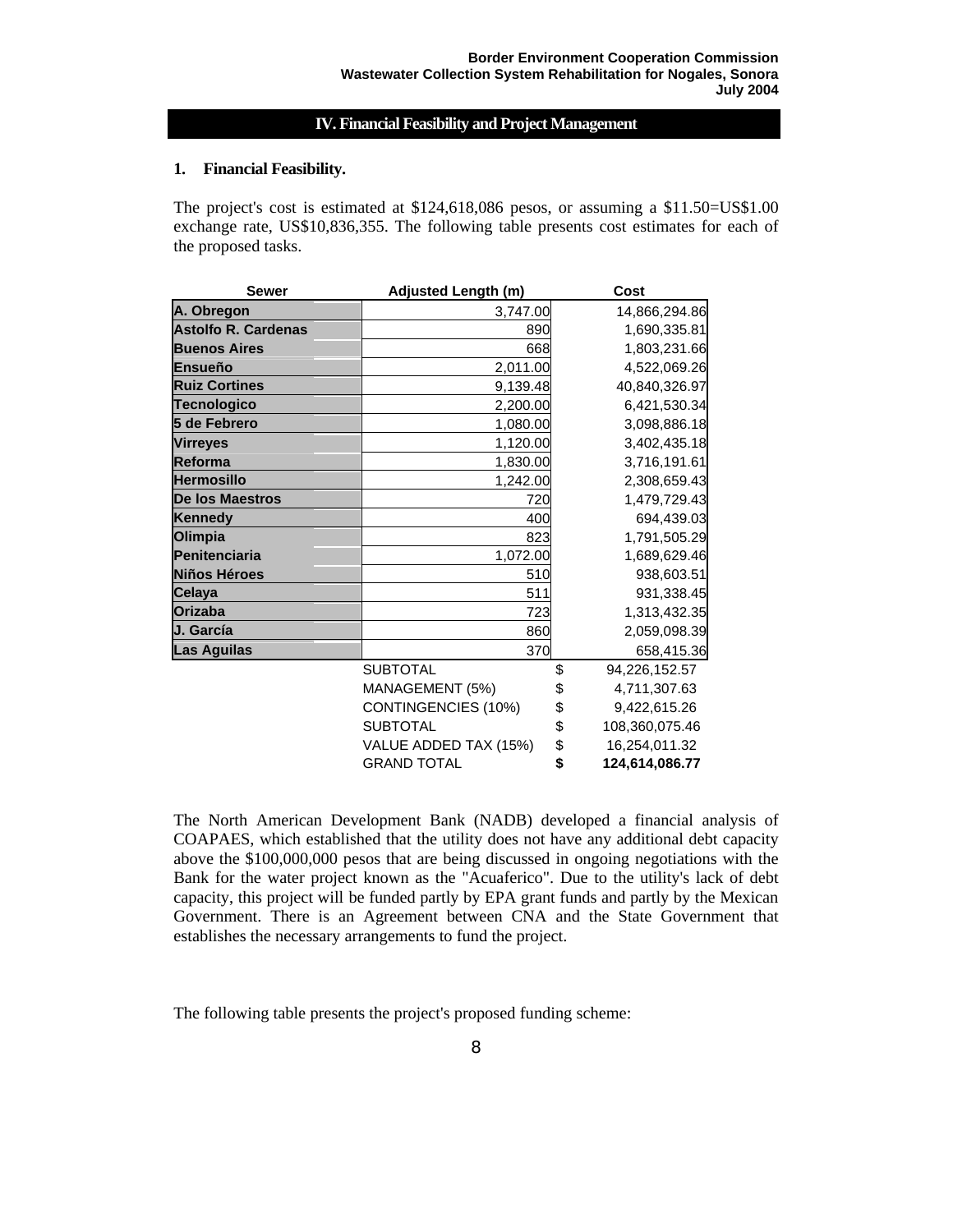| <b>Funding Source</b> | <b>Amount</b> (dollars) | $\frac{6}{6}$ |  |
|-----------------------|-------------------------|---------------|--|
| EPA                   | 5,418,177.50            | 50            |  |
| <b>CNA</b>            | 2,275,634.50            |               |  |
| State of Sonora       | 3,142,543.00            | 29            |  |
| <b>TOTAL</b>          | 10,836,355.00           | 100           |  |

## **2. Rate/Fee Model**

Since the project does not have a loan component, user fees will not be impacted by it. However, it must be noted that COAPAES is in the process of increasing user fees as a result of the water supply project.

The proposed fee increase is an average of 10 percent and up to 18 percent for certain user groups. The industrial sector would be subject to a 15 percent fee increase.

| <b>Residencial Sector (rates in pesos)</b> |                   |                             |          |                 |          |  |  |  |
|--------------------------------------------|-------------------|-----------------------------|----------|-----------------|----------|--|--|--|
| Consumption (m <sup>3</sup> )              | <b>Until 2003</b> | <b>Jan-04</b>               | % change | Proponed*       | % change |  |  |  |
| $0 - 30$                                   | 93.90             | 103.29                      | 10.0%    | 120.00          | 16.2%    |  |  |  |
| $31 - 50$                                  | 3.96              | 3.96                        | 0.0%     | 4.36            | 10.1%    |  |  |  |
| 51 - 75                                    | 4.69              | 5.16                        | 10.0%    | 6.09            | 18.0%    |  |  |  |
| 76 - 100                                   | 7.34              | 8.07                        | 9.9%     | 9.52            | 18.0%    |  |  |  |
| $101 - 200$                                | 10.78             | 11.86                       | 10.0%    | 12.45           | 5.0%     |  |  |  |
| 201 - 500                                  | 14.90             | 16.89                       | 13.4%    | 17.73           | 5.0%     |  |  |  |
| 501 >                                      | 20.78             | 23.35                       | 12.4%    | 24.52           | 5.0%     |  |  |  |
|                                            |                   |                             |          |                 |          |  |  |  |
| <b>Commercial Sector (rates in pesos)</b>  |                   |                             |          |                 |          |  |  |  |
| Consumption (m <sup>3</sup> )              | <b>Until 2003</b> | <b>Jan-04</b>               | % change | <b>Proposed</b> | % change |  |  |  |
| $0 - 30$                                   | 246.90            | 271.59                      | 10.0%    | 280.00          | 3.1%     |  |  |  |
| 31 - 50                                    | 8.63              | 8.63                        | 0.0%     | 9.50            | 10.1%    |  |  |  |
| $51 - 75$                                  | 10.21             | 11.23                       | 10.0%    | 12.91           | 15%      |  |  |  |
| 76 - 100                                   | 12.16             | 13.38                       | 10.0%    | 15.39           | 15%      |  |  |  |
| $101 - 200$                                | 17.74             | 19.51                       | 10.0%    | 20.49           | 5%       |  |  |  |
| 201 - 500                                  | 21.34             | 23.97                       | 12.3%    | 25.17           | 5%       |  |  |  |
| 501 >                                      | 25.30             | 28.33                       | 12.0%    | 29.75           | 5%       |  |  |  |
|                                            |                   |                             |          |                 |          |  |  |  |
|                                            |                   | Industrial (rates in pesos) |          |                 |          |  |  |  |
| Consumption (m <sup>3</sup> )              | <b>Until 2003</b> | <b>Jan-04</b>               | % change | <b>Proposed</b> | % change |  |  |  |
| $0 - 30$                                   | 246.90            | 271.59                      | 10.0%    | 300.00          | 20.5%    |  |  |  |
| $31 - 50$                                  | 8.63              | 9.49                        | 10.0%    | 10.92           | 25.0%    |  |  |  |
| 51 - 75                                    | 10.21             | 11.23                       | 10.0%    | 12.92           | 25.0%    |  |  |  |
| 76 - 100                                   | 12.16             | 13.38                       | 10.0%    | 15.39           | 25.1%    |  |  |  |
| $101 - 200$                                | 21.28             | 23.41                       | 10.0%    | 26.93           | 25.0%    |  |  |  |
| 201 - 500                                  | 25.63             | 28.19                       | 10.0%    | 32.42           | 25.0%    |  |  |  |
| 501 >                                      | 30.37             | 33.40                       | 10.0%    | 38.41           | 25.0%    |  |  |  |

\*The proposed rates need to be approved by the State Congress. This process is on-going.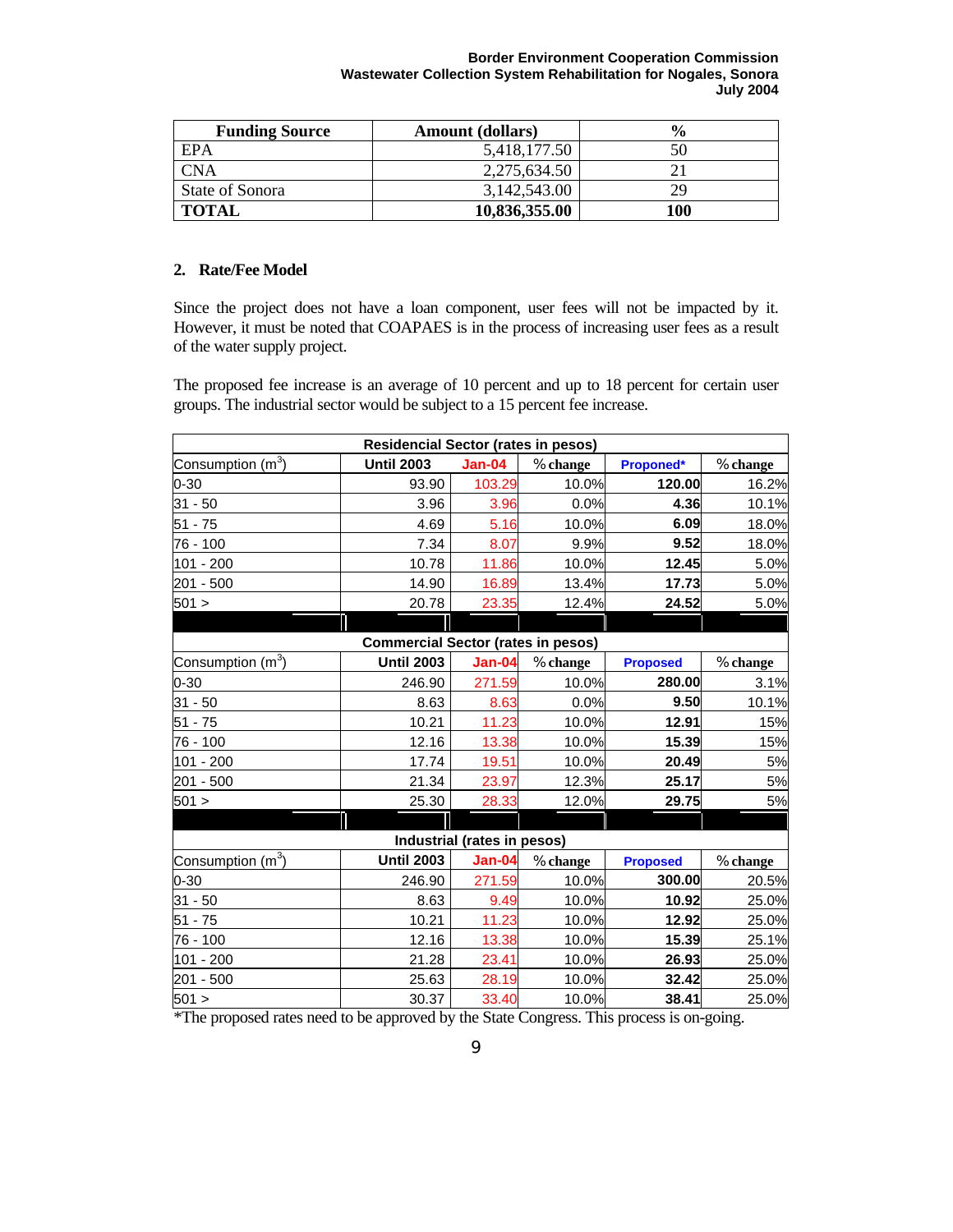# **3. Project Management**

The project will be managed by COAPAES, a utility that operates the water supply and wastewater collection systems. The project will not affect the manner in which these services are managed.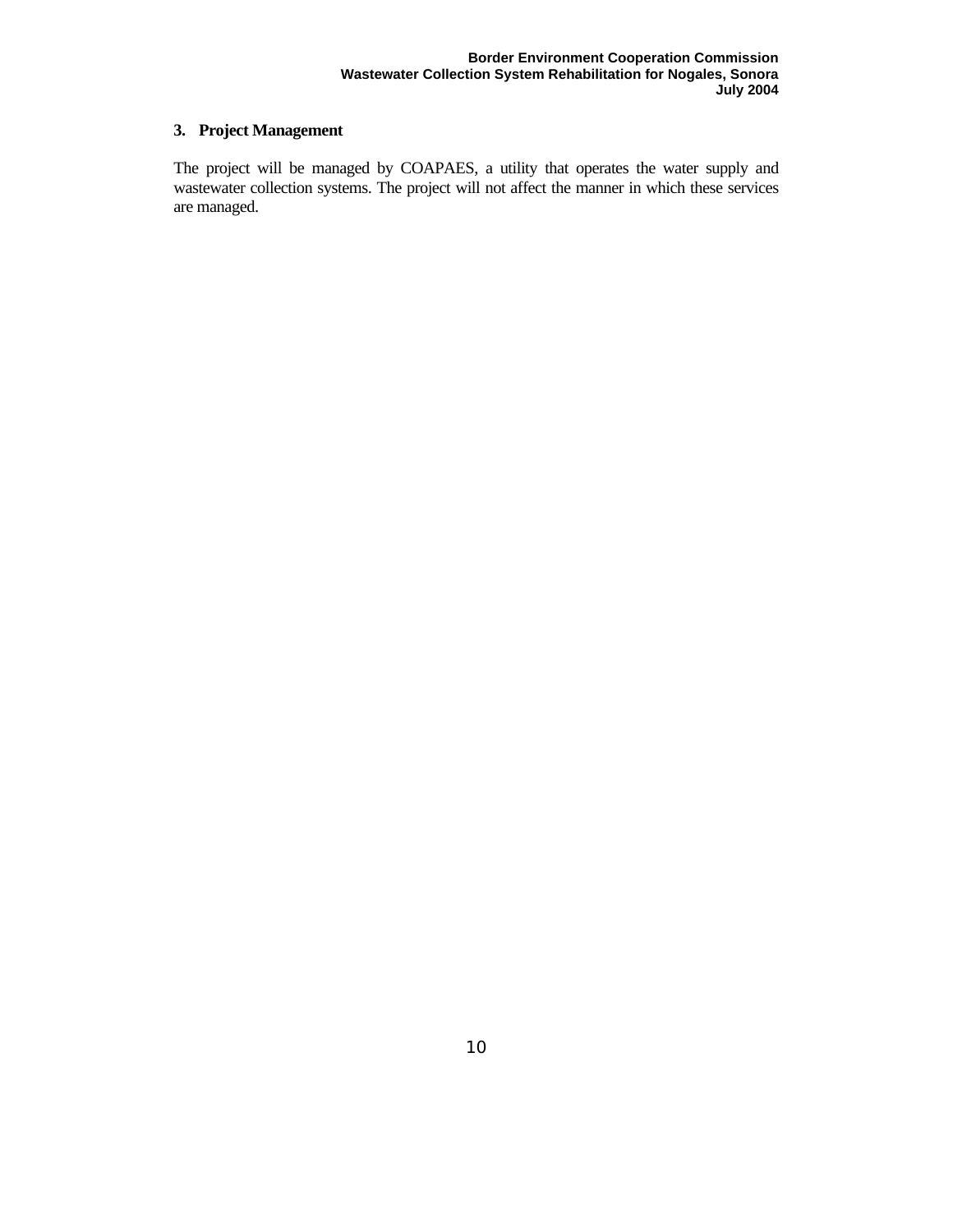## **V. Public Participation**

**Public Participation Process:** This public process started on November 12, 2003, when Mr. José Arreola Ortega, Manager of COAPAES in Nogales, Sonora, received BECC's Public Participation Guide and other reference documents as part of his role of official sponsor of the project, to initiate the public participation process.

**Steering Committee:** The Steering Committee was established on November 19, 2003 at a meeting held at the COAPAES Meeting Room in Nogales, Sonora, where the Committee's Board of Directors was elected. The Steering Committee is presided by the following individuals:

- Manuel Amador Laguna, Chairman
- Javier Martín Freig Carrillo, Secretary
- Agustín Varela Orozco, Treasurer

**Comprehensive Community Participation Plan:** With an enthusiasm strengthened by previous experiences with BECC, the community of Nogales, Sonora developed the project's Comprehensive Community Participation Plan, which was received by BECC on December 4, 2003 and approved on December 9, 2003.

**Public Information:** Information was distributed using brochures and flyers. Additionally, the project was promoted in local radio stations. The Steering Committee played an outstanding role holding information meetings for community groups, particularly unions, professional associations, civic clubs, and teachers' groups from local schools. The project has been available to the community for review at the COAPAES office in Nogales, Sonora.

## **Public Meetings:**

**First Public Meeting:** This meeting was held on January 15, 2003 at the Lion Club's facility in Nogales. There were some welcoming remarks from the Mayor to formally open the meeting. Mr. Manuel Amador-Laguna, Chairman of the Steering Committee, introduced members of the Steering Committee to the community. The BECC representative participated to establish the objective, scope, and mechanics of the meeting.

The fact that the project does not impact user fees charged by COAPAES gave the question and answer session a very optimistic outlook. There were about 15 comments from the public, mostly to support the project and touch upon its technical aspects. Questions of a technical nature were answered by Cesar Martinez, Assistant Planning Director at COAPAES.

The meeting had approximately 105 attendees. In addition, the presence of citizens' groups and water users' organizations provided for a fair representation of the community. The Steering Committee was told that a better outreach effort could yield a more heterogeneous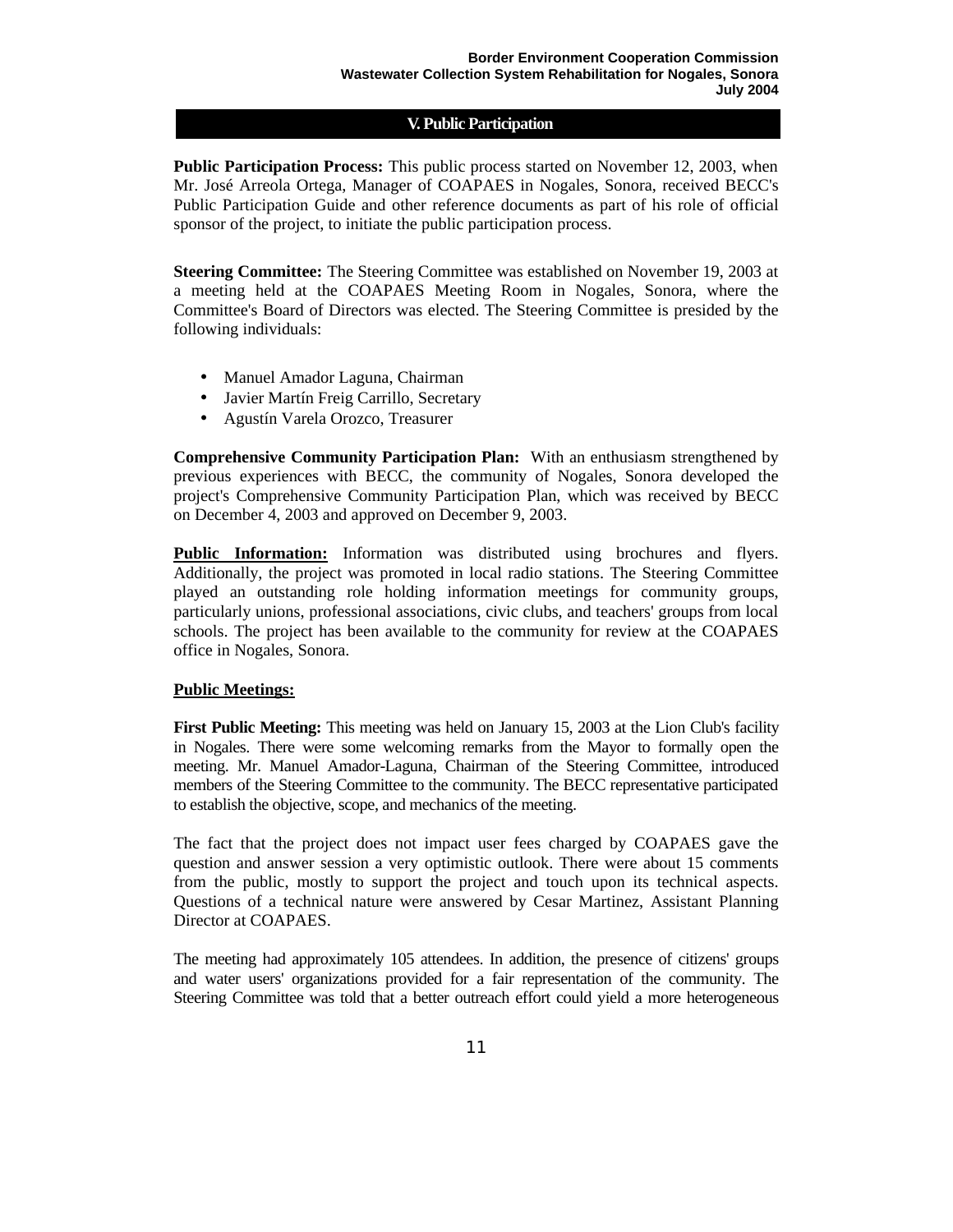attendance for the Second Public Meeting, instead of having mostly government employees attending.

**Second Public Meeting**: This meeting was held on Friday, April 23, 2004 at the Rotary Club facility in Nogales. It must be noted that one of the most important accomplishments of this public meeting was that it was attended mostly by community residents and by relatively few government employees, which establishes the efforts undertaken by the Steering Committee after the first Public Meeting and the great job done by the first attendees in informing the community in general. The meeting was attended by approximately 120 people and community and water users' organizations.

Special guests to the meeting included: Lorenzo Antonio de la Fuente Manríquez; Mayor of Nogales, Sonora; José Luis Jardines, General Director of Sonora State's Water Commission; Manuel Amador Laguna, Chairman of the Steering Committee; Javier Martín Freig Carrillo, Secretary of the Steering Committee; Agustín Varela Orozco, Treasurer of the Steering Committee. In addition, the meeting was attended by Josefina Guerrero, Steering Committee Advisor; Mauro Corrales Bufanda, Chairman of COAPAES' Managing Board in Nogales; Martín Mexía Salido, COAPAES' Director of Border Affairs, and José Arreola Ortega, Manager of COAPAES in Nogales, Sonora.

## **Main Issues presented:**

The two Public Meetings included comments in support of the project and even some that expressed agreement with user fee increases, as long as the service was actually provided. There were also several remarks made by specific households that required COAPAES to solve their wastewater and water service problems. As in the First Public Meeting, at the Second Public Meeting the expectation of the development of the project prompted some residents who lack water and wastewater collection services to demand to be told when their households would have access to wastewater collection lines. They were explained that the project has more to do with sewer and main lines rather than secondary hookups, but that the overall project would benefit the entire community.

**Public Participation Report:** The public participation report was submitted by the Steering Committee according to the BECC public participation guidelines. The report outlines the activities executed as part of the public participation process.

#### **Conclusions:**

1) A better outreach effort by the Steering Committee was identified in the Second Public Meeting, inasmuch as it reached out to more community sectors.

2) The Public Process met its goal and the majority of the community showed clear and explicit support for the project.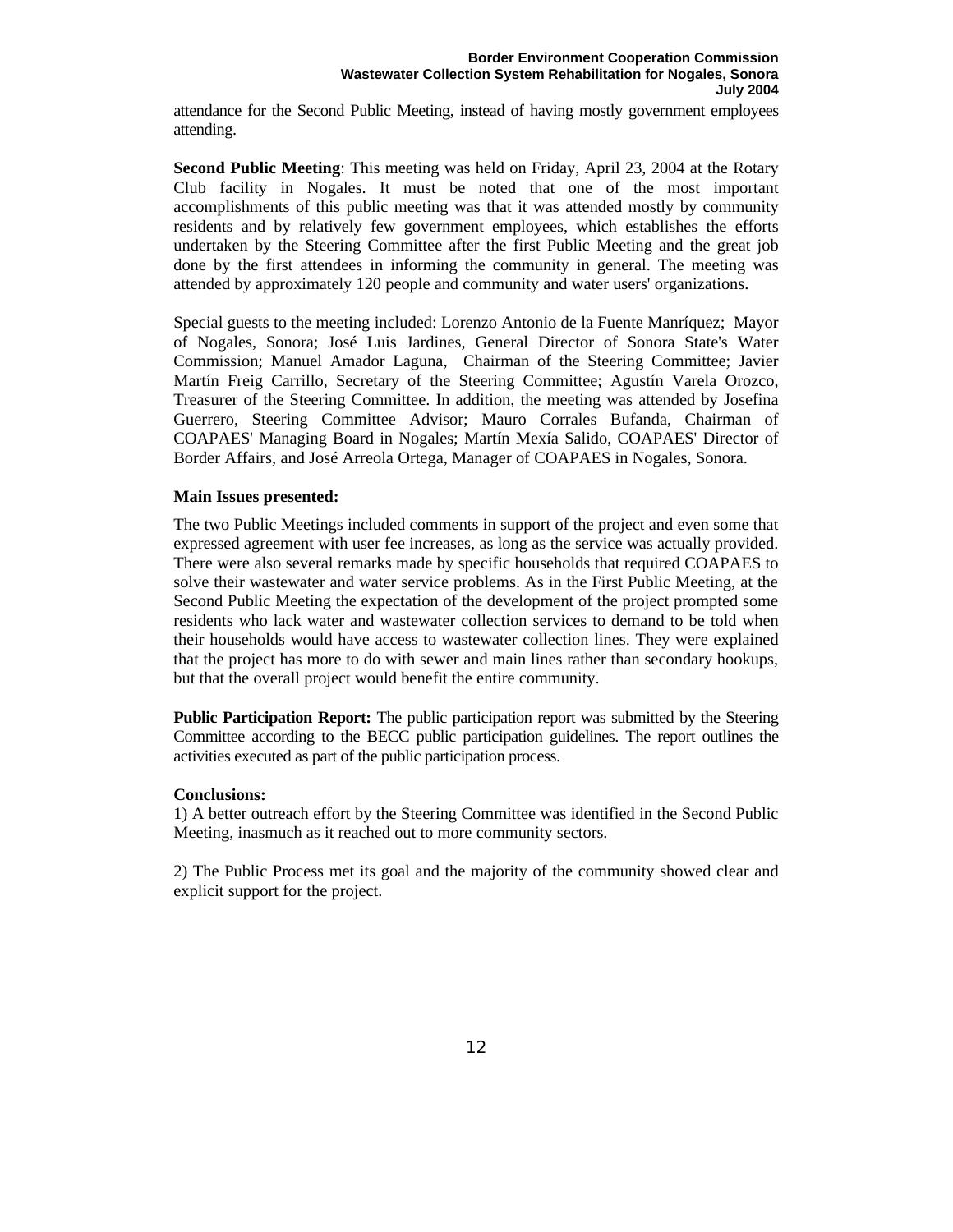## **VI. Sustainable Development**

## **1. Definition and Principles**

Sustainable Development is defined as "economic and social development based on the conservation and protection of the environment and the rational use of natural resources, but considering current and future needs, as well as present and future impacts of human activities", as defined in the Border 2012 Program developed by U.S. and Mexican authorities.

According to the definition of sustainable development, the Wastewater Collection System Rehabilitation Project for Nogales meets the principle of conservation oriented social and economic development that emphasizes the protection and sustainable use of natural resources, addressing current needs without compromising the ability of future generations to meet their own needs.

**Principle No. 1** states that human beings are at the center of concerns for sustainable development and are entitled to a healthy and productive life in harmony with nature. This principle will be met, inasmuch as the project will promote the reduction of diseases directly associated with the potential infiltration of wastewater to the soil and groundwater tables, as well as with wastewater runoffs to the environment.

**Principle No. 2** mentions that the right to development must be fulfilled so as to equitably meet developmental and environmental needs of present and future generations, which is met by this project, since it addresses the provision of wastewater services for present and future residents, ensuring thus the protection of the environment for the benefit of future generations.

**Principle No. 3** is met by reducing the possibility of soil and groundwater table contamination caused by leaks in faulty wastewater lines, as well as the contamination of the Nogales Wash by wastewater runoffs.

**Principle No. 4,** which establishes that the stakeholders must be part of any activity related to the wastewater project, is met by the implementation of the community participation plan described above.

## **b. Institution and Human Capacity Building.**

The project will improve the existing sewer and main infrastructure and will reduce rainwater and/or groundwater infiltration to the wastewater collection system, reducing thus the volume of water currently being received by the international wastewater treatment facility and optimizing the use of the 434 lps capacity allocated to Nogales, Sonora.

In some rare cases, the capacity for wastewater conveyance will be increased in response to the city's historic growth.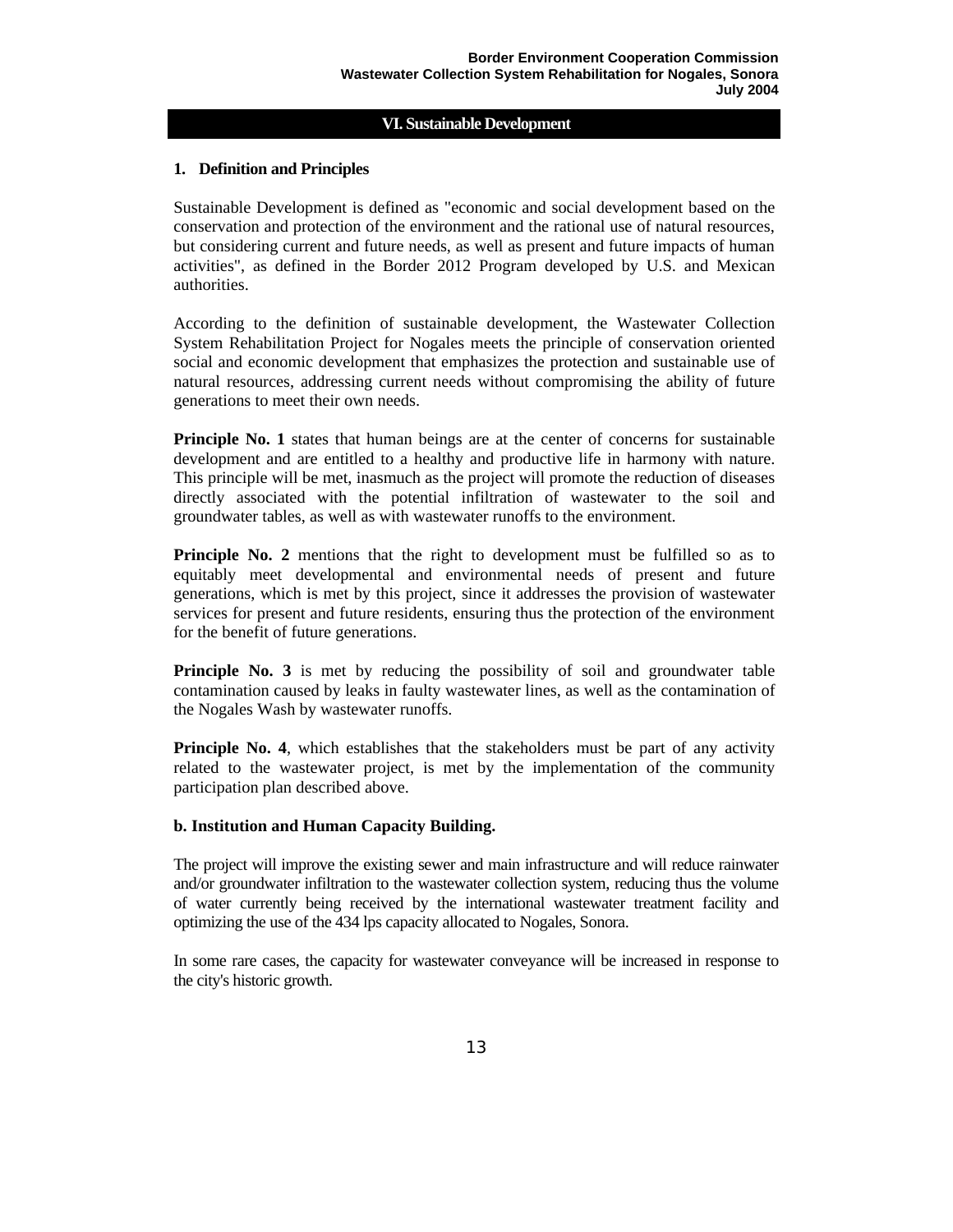In order to prioritize the rehabilitation and pipe replacement tasks, a video inspection of the city's sewers and mains was carried out. Additionally, technical and financial assistance was provided to develop environmental studies and detailed designs for the rehabilitation and replacement of sewer and main lines.

Since COAPAES will partly fund the "Acuaferico" project with a NADB loan, the utility does not have any additional debt capacity in the mid term; therefore, the wastewater project will be funded using grant funds provided by EPA and the Mexican Government.

## **c. Conformance with Applicable Local and Regional Conservation and Development Plans.**

The project conforms to the following conservation and development plans:

- Plan Nacional de Desarrollo 2001-2006 [National Development Plan]
- Programa de Medio Ambiente 2001-2006 [Environmental Program, spin off of the National Development Plan]
- Programa Estatal de Desarrollo Urbano de Sonora 2003-2009 [Sonora State Urban Development Program]
- Programa Municipal de Desarrollo Urbano de Nogales, Sonora [Nogales' Municipal Development Program]
- U.S.-Mexico Border 2012 Environmental Program (Objective 1: reduce water contamination)

## **d. Natural Resource Conservation.**

Improving the wastewater collection infrastructure will have a favorable impact on the natural environment, primarily by preventing contamination of soil, groundwater and surface waters such as the Nogales Wash, by substantially reducing raw wastewater runoffs.

## **e. Community Development.**

Without the rehabilitation of the wastewater collection lines, negative impacts will continue affecting the community. Pipelines will continue deteriorating and frequent leak repairs will cause traffic jams with the resulting time delays and increased air contamination caused by vehicular emissions.

The reduction of the issues described above will create better living conditions for the overall community.